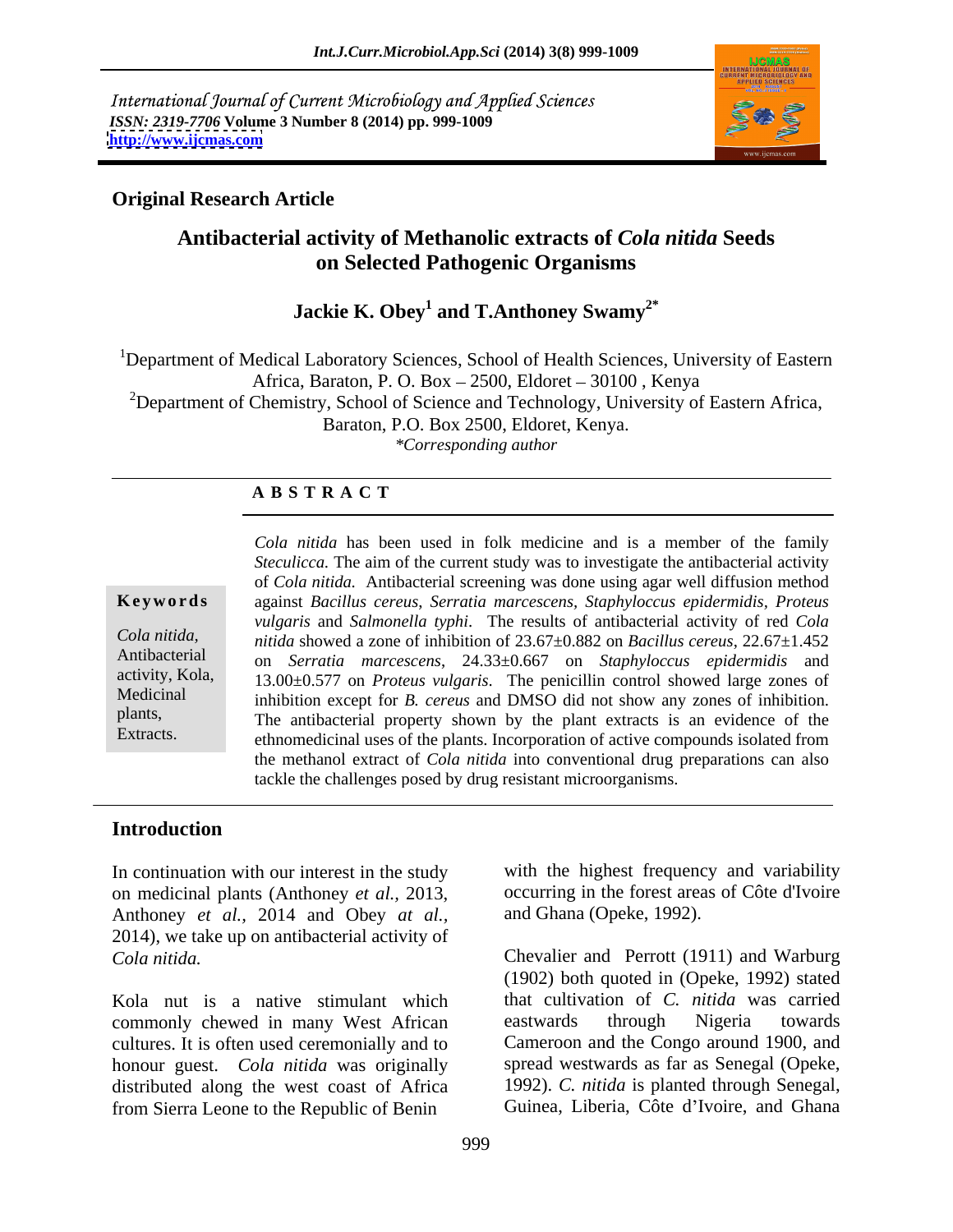*Cola nitida* has been used in folk medicine medicinal plants (Almagboul, 1985; Artizzu, as an aphrodisiac and an appetite 1995; Ikram, 1984; Izzo, 1995; Kubo, 1993; suppressant. It is also used to treat morning Shapoval, 1994 and Sousa, 1991). Many sickness, migraine headache, and indigestion natural plants have been used because of (Esimone *et al*., 2007). It has been applied directly to the skin to cure wounds and compounds synthesized in the secondary inflammation (Newall *et al*., 1996). And metabolism of the plant. These products are also being used to clean the teeth and gums (Esimone *et al*., 2007). example, the phenolic compounds which are

used as a principal stimulant to keep awake been investigated by a number of and withstand fatigue by students, drivers and other menial workers (Haustein, 1971;

versatile applications. Medicinal plants are entities for synthetic drugs (Ncube *et al.,*

For a long period of time, plants have been al., 2005). used as a valuable source of natural products medicinal plant for pharmaceutical purposes that ethnopharmacological data is an has gradually increased in Brazil. According to WHO (Santos, 1995), medicinal plants would be the best source to obtain a variety of drugs. These days about 80% of people understanding of their medicinal properties, safety and efficiency (Ellof, 1998).

towards the western part of Nigeria In the past few years, a number of studies (Voelcker, 1935). have been conducted in different countries *Cola nitida* has been used to control well as in tannin (Saxena, 1994). The vomiting in pregnant women, and also it is antimicrobial properties of many plants have to prove antimicrobial properties of natural their antimicrobial traits, which are due to known by their active substances, for part of the essential oils (Jansen, 1987), as been investigated by a number researchers worldwide.

Chukwu *et al*., 2006). *Cola nitida* contain Natural products and mainly plants (greater both caffeine and tannin, therefore, it is not than 80%) are the basis of traditional advised for individuals with stomach ulcers Chinese medicine. Approximately 5,000 (Ibu *et al*., 1986, Newall *et al*., 1996). plant species used in traditional Chinese Plant-derived substances have recently qualities. About 500 plants are commonly become of great interest due to their prescribed by doctors of Chinese medicine the richest resource of drugs of traditional drugs, and these can be available in raw and systems of medicine, modern medicines, processed or concentrated form. Hundreds food supplements, folk medicines, of years of practical application and pharmaceutical intermediates and chemical experience have gone into classifying the 2008). associated properties. Chinese medicine has medicine are believed to have therapeutic as Chinese Materia Medica, or traditional therapeutic use of 'herbs' and their over 2,000 years of written history (Lee et al., 2005).

for maintaining human health. The use of Medical practice has taught us to understand from developed countries use traditional confirming that these plants are an important natural medicine. Therefore, medicinal resource. Increasing emphasis on the use of plants should be investigated for better medicinal plants in searching for new drugs that ethnopharmacological data is important source of new drugs. About 140 new drugs have originated directly or indirectly from Chinese medicinal plants by means of modern scientific methods, is undoubtedly a correct strategy (Liu, 2005).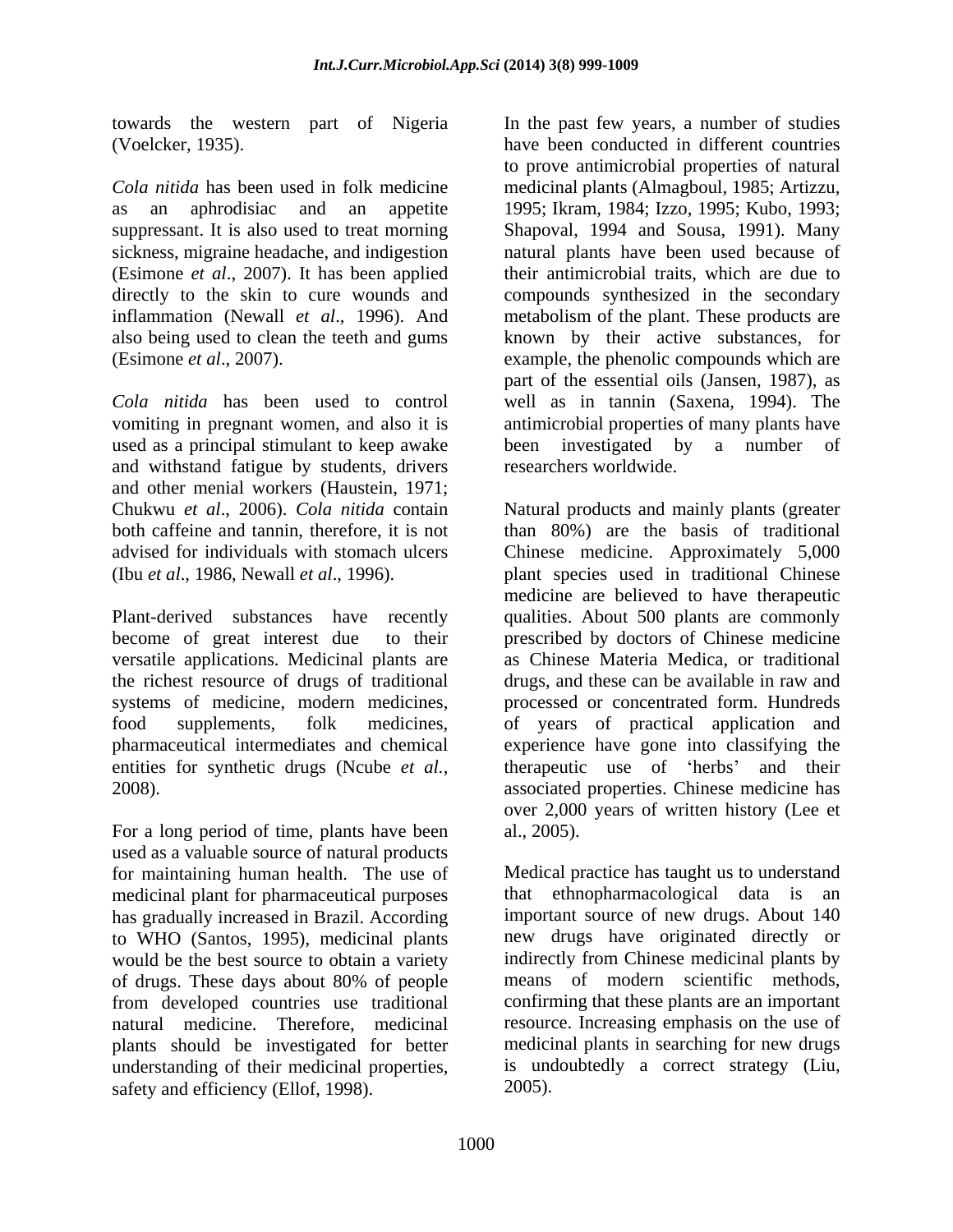Medicinal plants have been tested extract was brought to dryness using extensively and found to have great vacuum and pressure pump. The yield was pharmacological uses such as anti-<br> $\text{kept at } 4^{\circ}\text{C prior to use.}$ inflammatory activity, antibacterial activity, anti- diabetic activity, anti-fungal activity, anti-cancer activity, antioxidant activity, hepatoprotective activity, haemolytic **Preparation of the Bacterial Suspension** activity, larvicidal activity, anthelmintic activity, pain relief activity, central nervous The turbidity of each of the bacterial system activity, sexual impotence and erectile dysfunction and hypolipidemic activity (Hosahally, *et al.,* 2012; Anthoney standard was prepared by dissolving 0.5 g of *et al.,* 2013; Farook *et al.,* 2011; Kisangau *et al.,* 2007; Kamatenesi-Mugisha et al., 2005; Adu *et al.,*2011; Deepa *et al.,* 2007; Joshi *et al.,* 2011; Arivoli *et al.,* 2012; ml volumetric flask. To prepare the 0.5 Anthoney *et al.*, 2014). McFarland Standard, 0.5 ml of the 1%

medicinal plants is being extensively studied have been carried out in a systematic Standards with the aid of a activity of methanol extracts of *Cola nitida*

The seeds of *Cola nitida were* bought from Monrovia, Liberia in the West Africa region. The samples were identified by a taxonomist in the University of Eastern Africa, Baraton. The fresh seeds of the *Cola nitida* were cut into the pieces and dried for three weeks; the **Preparation** of the **Extract** dried seeds were ground into powder. Forty grams (40 g) of the powdered seeds of the *Cola nitida* were mixed with 400 ml of methanol – water  $(70:30)$ . The mixture was kept for 24 hours on a shaker for effective extraction of the plant components. The evaporated to dryness at a temperature of  $40^{\circ}$ C using rotary vacuum evaporator. The

kept at  $4^{\circ}$ C prior to use.

### **Bioassay Study**

Antimicrobial potential of different  $H_2SO_4$  solution. suspension was prepared to match to a 0.5 McFarland standard. The McFarland  $BaCl<sub>2</sub>$  in 50 ml of water to obtain a 1% solution of Barium chloride (w/v). Sulphuric acid (1%) was prepared in a 100- McFarland Standard, 0.5 ml of the 1% BaCl2 solution was mixed with 99.5 ml of  $H_2SO_4$  solution.

all over the world but only a few studies Measure the turbidity of the 0.5 McFarland manner (Arora *et al.*, 2009). The aim of this spectrophotometer at a wavelength of 625 study is to investigate the antibacterial nm to read an optical density of between **Materials and Methods** cell density of approximately 1.5 x 10<sup>8</sup> **Sample collection and Extraction**  was then transferred to a screw-capped **procedure bottle** and sealed with parafilm or paraffin to Standards with the aid of a At this absorbance, the McFarland Standard represents a bacterial 8 CFU/ml  $(1.0 x108 - 2.0 x 108$  CFU/ml. It prevent evaporation due to exposure to air. The bacterial suspensions were then tested against the McFarland standards until they reached the absorbance of the McFarland standard and then they were ready for use.

### **Preparation of the Extract Concentrations and Antibiotic**

extract was filtered and the solvent was penicillin in 1 ml of sterile distilled water. Stock solutions for the extract were prepared by dissolving 500 mg in 1 ml of dimethylsulfoxide (DMSO). An antibiotic control was made by dissolving 1µg of DMSO served as a negative control.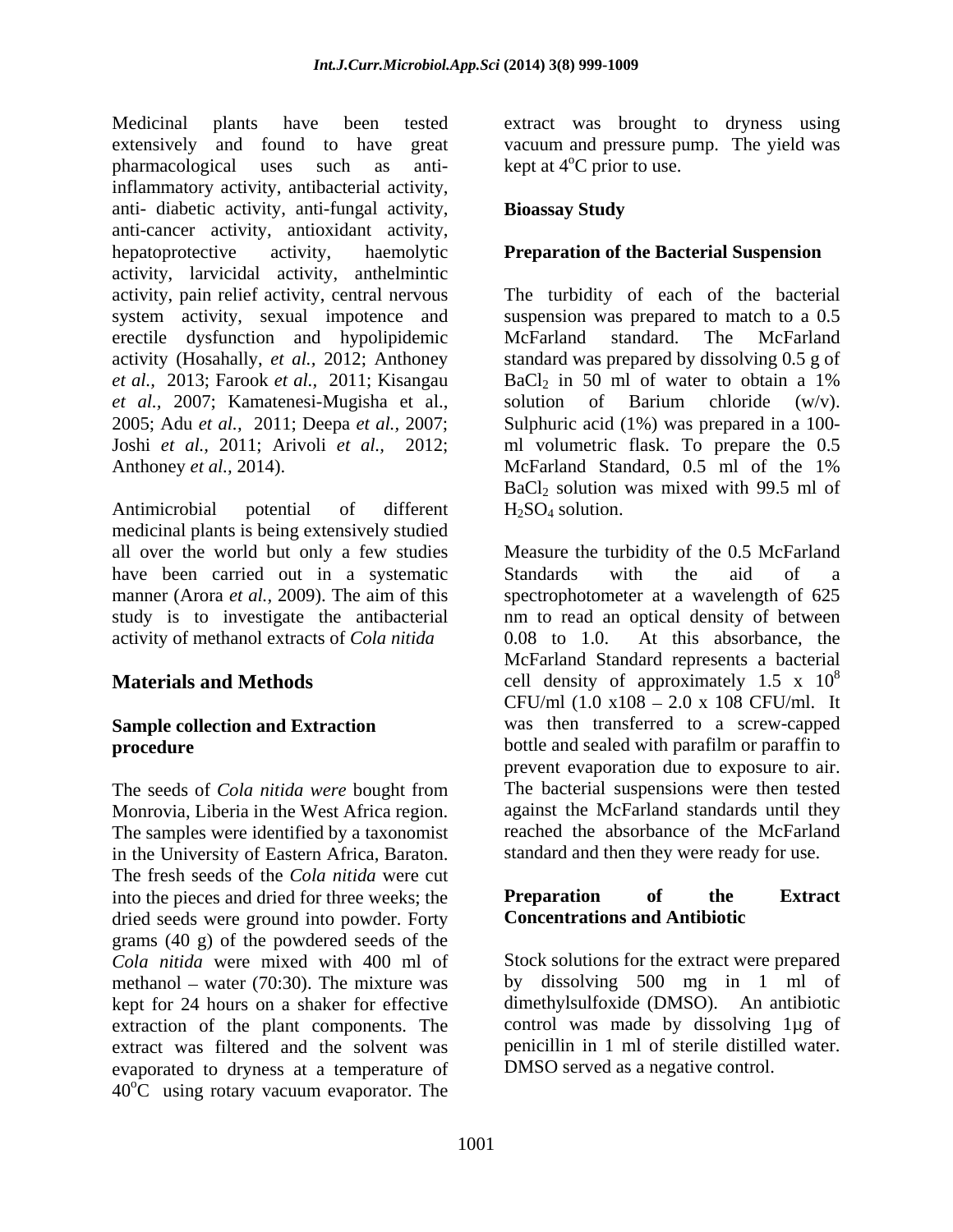### **Screening for the antibacterial potential of the plant extract** with the aid of a meter rule.

The agar well diffusion procedure used in the experiment was similar to that used by Taye *et al.*., (2011) and Jeyachandran and A random sampling procedure was done for Mahesh (2007). The microorganisms used the entire test and the experiment was for this study were laboratory strains of conducted in triplicate assays on Mueller *Bacillus cereus*, *Serratia marcescens,* Hinton agar plates (Jeyachandran and *Staphyloccus epidermidis, Proteus vulgaris* and *Salmonella typhi*. A single colony for each of the organisms was picked from agar of inhibition. Analysis of variance was used plate and dissolved in 5 ml of Mueller to determine if there was significant Hinton broth. The broth was incubated difference among the average zones of overnight at  $37^0C$ . 5 ml of plain Mueller inhibition of the bacterial organisms by the Hinton broth was incubated alongside the extract. The Tukey's honestly significant organisms to ensure that the medium was not contaminated. The spectrophotometer was set to 625 nm wavelength and each of the microbial cultures was pipetted into cuvettes to measure the absorbance. A cuvette of plain Mueller Hinton broth was used a blank at 0.000 absorbance. The absorbances of the microorganisms were measured. The bacterial organisms epidermidis was the highest  $(24.33 \pm 0.667)$ , exceeding 0.1absorbance were adjusted by adding bacterial suspension until the absorbance fell between 0.08 to 0.10, and active against Salmonella typhi. The matching the McFarland Standard. The penicillin control inhibited growth at higher organisms falling below 0.08 absorbance<br>zones of inhibition than all the were also adjusted until the McFarland<br>standard absorbance was achieved. All the analysis of variance (ANOVA) showed that organisms, therefore, reached a cell density of  $1 \times 10^8$  cfu/ml (Ngeny *et al.*, 2013).  $100$  of inhibition among the microorganisms by µl of each of the organisms were then inoculated onto agar plates for the bioassay 0.001). On further comparison with the (Agyare *et. al.,* 2013). Three 6 mm wells were made into each agar plate using a sterile metal cork borer. 100 µl of the standard drug penicillin was placed in one well, the extract in another well and significantly larger than those of *P. vulgaris* dimethyl sulfoxide (DMSO) was placed in the third well on each plate. The experiment was run in triplicate for each extract and each organism tested. The plates were lower than *S. epidermidis. S. Epidermidis*

of inhibition were measured in millimetres

## **Statistical Analysis**

Mahesh, 2007). The mean values and standard error were calculated for the zones difference test was used to determine pairwise comparisons between average zones of inhibition among the bacterial organisms by SPSS version 21.0.

# **Results and Discussion**

Analysis of variance (ANOVA) showed that cfu/ml (Ngeny *et al.,* 2013). 100 of inhibition among the microorganisms by incubated for 24 to 48 hours and the zones was significantly bigger than those of *P.* The main zone of inhibition for S. followed by that of *B. cereus, S. marcescens and P. vulgaris* (table 1). The extract was not active against Salmonella typhi. zones of inhibition than all the microorganisms except for *B. cereus*. Analysis of variance (ANOVA) showed that there was significant difference in the zones the extract and the microorganisms  $(P \leq$ Tukey's honestly significant difference test, the zone of inhibition for *B. cereus* was not significantly different from those of *S. marcescens* and *S. epidermidis*, but was and *S. typhi* (table 2). *S marcescens* zone was significantly bigger than those of *P. vulgaris* and *S. Typhi* but was significantly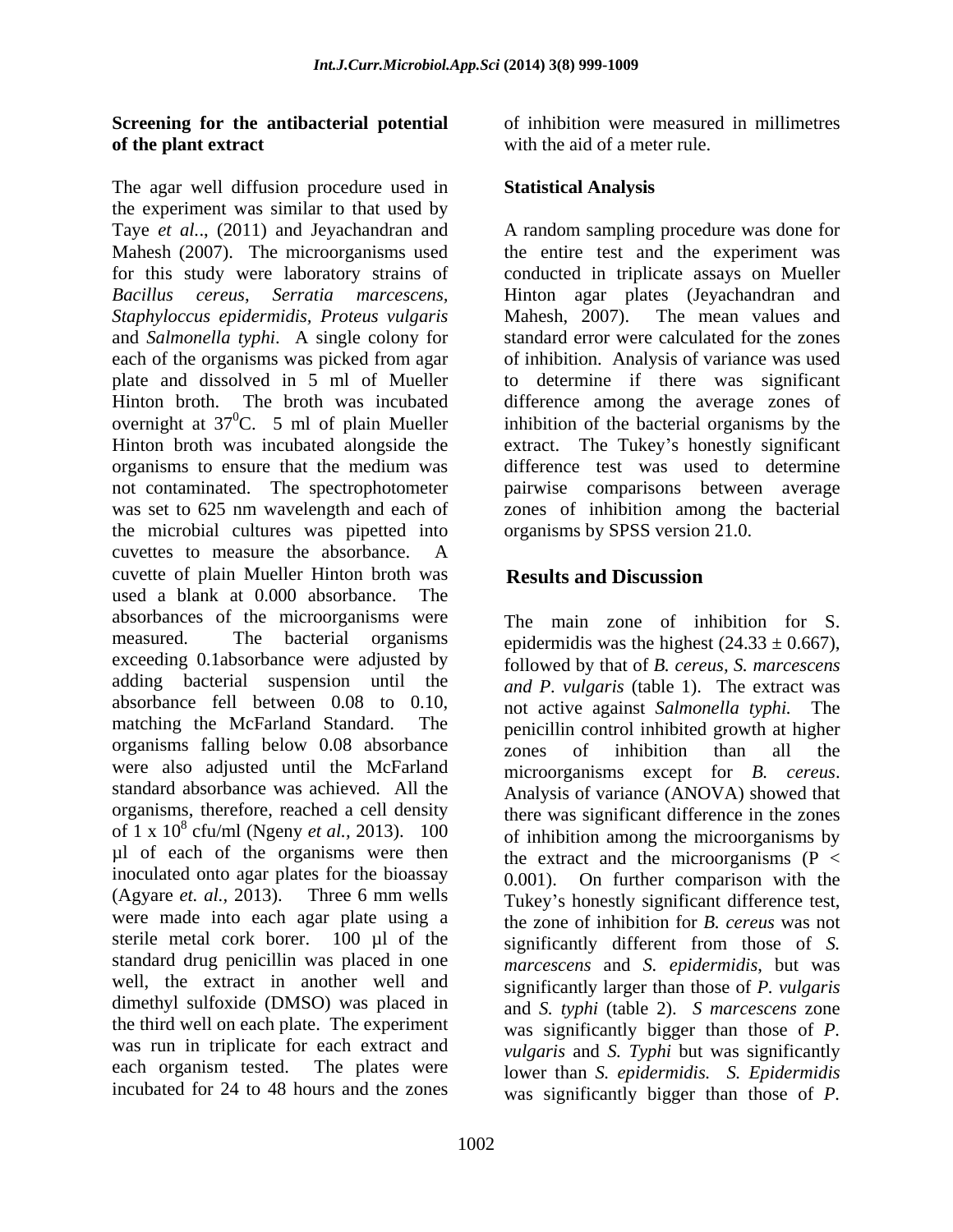*vulgaris* and *S. Typhi.* Also, *Proteus*  inhibited by *C. acuminata, C. Millenii, K.*  microorganisms except for *B. cereus* where

Among the organisms such as *Serratia*  tested with the ethanol extract of *G. kola,* al., 2014).

Endl. was done using human isolated strains activity against Streptococcus anginosus, of *Staphylococcus aureus, Staphylococcus* high concentrations. None of the extracts & Endl. showed activity on *S. albus* at concentrations ranging from  $10-150$  mg/ml inhibition zone of 16 mm at 1000  $\mu$ g/ml. having comparable diameters of zone of *nitida*. Also, these two species of *Cola* 150 mg/ml with relatively close diameters of MIC of 90mg/ml whereas, *C. albicans* was Thus, the plants possess potentials for the

*vulgaris* had significantly higher zone of *Schum* and *C. gigantea* A.Chev. at the MIC inhibition than *Salmonella typhi.* The of 120mg/ml. Phytochemical screening of control drug showed zones significantly the four species of *Cola* showed the bigger than the extract for all presence of alkaloids, saponins, tannins and the extract had a significantly larger zone of from showing the probable closeness of the inhibition than the control. species could also be responsible for the *marcescens, Bacillus cereus, Escherichia* evidence of the ethnomedicinal uses of the *coli, Proteus vulgaris* and *Salmonella sp* plants. The similarity observed in the only *B. cereus* with an inhibition zone of antimicrobial activities demonstrated by *C* 10.17±0.477 *and E. coli* with an inhibition *nitida* (Vent.) Schott & Endl., *C. millenii* zone of 12.83±0.833 were inhibited. All and *C.gigantea* A. Chev. and *C. acuminata* other organisms were not inhibited (Obey et suggest a probable closeness among these cardenolides in all the plants which apart observed activities. The antimicrobial property shown by the plant extracts is an phytochemical constituents and species.

According to Mubo et al., (2009), the *in-* According to Muhammad (2014), aqueous *vitro* antimicrobial evaluation of ethanol and methanol extracts of red and white extracts of four species of *Cola* Schott & variety of *kola* nut showed antibacterial *albus, Bacillus subtilis, Klebsiella* of the viridian *Streptococci*. These are *pneumonia, Pseudomonas aeruginosa, Candida albicans, Aspergillus niger* as test pathogenicity than other *Streptococci* (Ryan, organisms. The leaf ethanol extracts of the 2004). Red *kola* also showed the activity plants were found to be more effective against *Proteus vulgans*, gram negative against the tested fungi than the bacteria at bacteria at 60 mg/ml, which gave a zone of was active against *Staphylococcus aureus*. Plant extract of *C. acuminata* (P. Beauv.) Schott & Endl. and *C. nitida* (Vent) Schott (Saravana kumar et al., 2009) on *kola* extract activity against *Streptococcusanginosus*, gram positive bacteria which, is <sup>a</sup> member heterogenic bacteria with unique inhibition of 18 mm and 16 mm at 60 mg/ml for methanol and aqueous extracts. Similar report was observed in the work of against *Proteus mirabilis*, which gave an

inhibition of  $7.3 \pm 0.03 - 16.0 \pm 0.0$  for *C*. According to Indabawa (2011), methanol *acuminata* and 10.0±0.0 19.0±0.0 for *C.* and water soluble fractions of *Garcinia kola* demonstrated activities on *C. albicans* and activity, *G. kola* was more active against A. *niger* at concentrations ranging from 90- some members of Enterobacteriaceae, zone of inhibition. Only *C. acuminata typhi,* whereas, methanol extracts of *Cola*  inhibited the growth of *K. pneumoniae* at the *nitida* showed grater activity on *S. aureus.* and *Cola nitida* possess antibacterial some members of Enterobacteriaceae, namely, *Escherichia coli* and *Salmonella*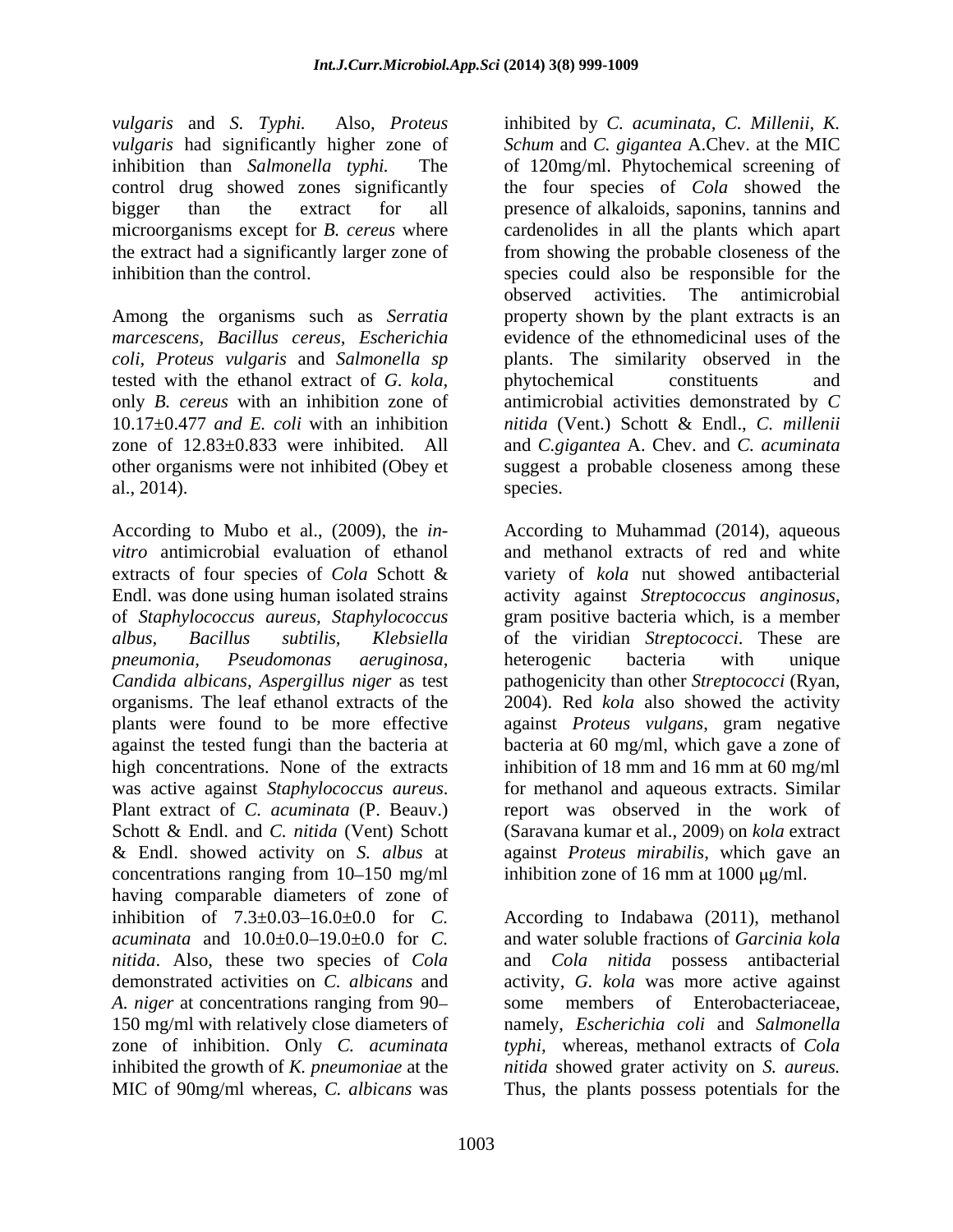manufacture of potent drugs for the treatment of infections caused by the test gastroenteritis, urogenital tract infections

variety of the *kola* tree. And they are administered orally as purgatives, as direct (Andah,1992; Dalziel, 1948).

*Cola nitida* increases gastric acid secretion

Antibacterial activities shown by the four *aureus* at 0.008 mg/ml. Phytochemical *Cola* species are in line with previous compounds such as flavonoids, tannins antimicrobial works on the species of *Cola* saponins, steroids, cardiac glycosides and (Reid *et al.,* 2005; Adeniyi *et al.,* 2004; reducing sugar where found to be present Ebana *et al.,* 1991) where *Cola* extracts were found to exhibit important inhibitory activities against the growth of certain The acetic acid extract of *Garcinia Kola* has bacteria and fungi. The crude ethanolic extract of *C. acuminata, C. nitida* and *C. gigantea* showed important activity against *Staphyloccus albus*. The diameters of the 37.0 mm for *Salmonella typhi,* (Ezeanya *et*  zones of inhibition of these extracts were *al.,* 2013). Between 5 mg/ml to 25 mg/ml of found to be remarkably close to that of the *Garcinia kola* and *Cola nitida* showed zones control drug: erythromycin. The MICs were 10 mg/ml, 10 mg/ml and 60 mg/ml *typhi* and *K. pneumoniae*. The methanol respectively. However, the leaf ethanol soluble extract of *G. kola* showed zones of extract of *C. millenii* was inactive against inhibition of 20 mm, 25 mm, 24 mm, 9 mm this organism. *C. acuminata* showed the most important activity against *typhi* and *K. pneumonia* respectively. That *Staphylococcus albus, Klebsiella* of *Cola nitida* showed 23mm, 9 mm, 18.5 *pnuemoniae, Aspergillus niger* and *Candida* mm, 12.5 mm against *E. coli*, *S. aureus*, *albicans*. This is probably due to the strong *S.typhi*, *K pneumonia* respectively. This presence of alkaloids in *C. acuminata* as study showed that *Cola nitida* is a better reported by Adegoke *et al.,* (1968). *C.* antimicrobial against *E. coli* while *G. kola* is *gigantea* also had a high antimicrobial good for *S. aureus, S*. *typhi* and *K.* 

organisms, such as typhoid fever, *C. millenii* had weak inhibitory effects on and boils. is a need for further study to ascertain if the In Nigeria, various concoctions are made using stronger fractionating solvents such as from roots, seeds and leaves obtained from a ethyl acetone or methyl acetone. These cures or preventions of all sorts of diseases extraction of plants (Ajayeioba and Fadare, *Bacillus subtilis,* and on *Aspergillus niger* and *Candida albicans* whereas, *C. nitida* and the growth of all the microorganisms. There yield in these species would be increased by solvents have been reported to be more vigorous than other solvents used in crude 2006).

in wistar rats. The indication of gastric acid tested against several microorganisms and secretion of *cola nitida* could be entirely due showed the ethanol extracts exhibited zones to the presence of xanthine or it may involve of inhibition ranging from 17 to 23 mm gastric secretagogues in cola yet to be while the aqueous hot water extract showed discovered (Tende *et al.,* 2011). zones ranging from 20 to 27 mm. Antifungal In an agar well diffusion assay, *G. kola* was activity was shown against *Staphylococcus* (Arekemaje *et al.,* 2012).

activity against *Staphylococcus albus, pneumonia*, (Indabawa *et al.,* 2011).also shown zones of inhibition as high as 17.5 mm for *S. aureus*, 18.5 mm for *E.coli*, 35.0 mm for *Streptococcus pyogenes* and of inhibition against *E.coli, S. aureus, S.* and 20 mm against *E. coli*, *S. aureus*, *S.*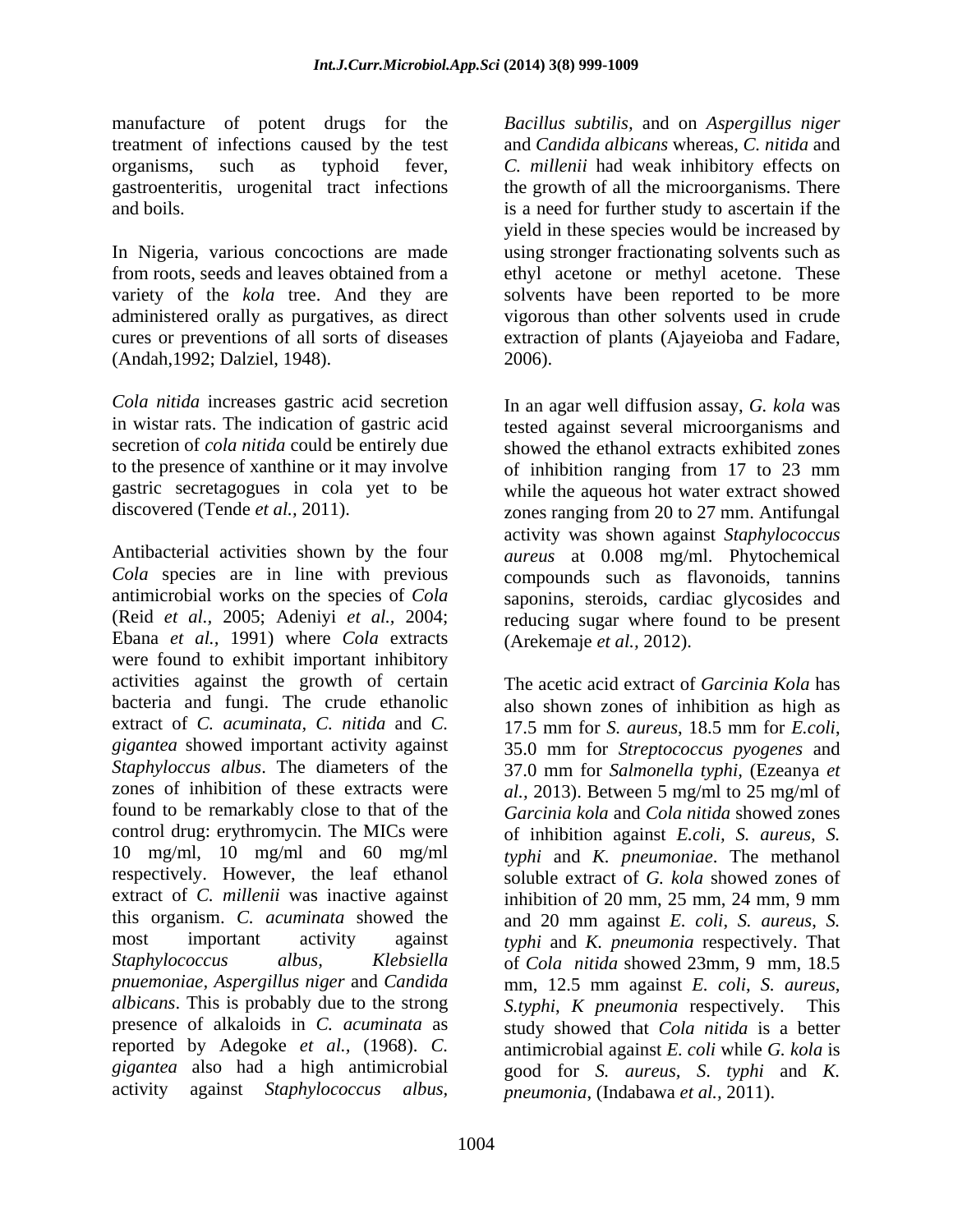| <b>MICROORGANISMS</b>            | $\vert$ Mean (mm $\pm$ S.E.) $\vert$ Penicillin |                   | <b>DMSO</b>      |
|----------------------------------|-------------------------------------------------|-------------------|------------------|
| <b>Bacillus cereus</b>           | $23.67 \pm 0.882$                               | $20.33 \pm 0.333$ | $0.00 \pm 0.000$ |
| Serratia marcescens              | $22.67 \pm 1.452$                               | $43.66 \pm 0.882$ | $0.00 \pm 0.000$ |
| $\vert$ Staphyloccus epidermidis | $24.33 \pm 0.667$                               | $44.67 \pm 0.882$ | $0.00 \pm 0.000$ |
| $\mid$ Proteus vulgaris          | $13.00 \pm 0.577$                               | $26.00 \pm 0.577$ | $0.00 \pm 0.000$ |
| Salmonella typhi                 | $0.00 \pm 0.000$                                | $26.00 \pm 0.577$ | $0.00 \pm 0.000$ |

**Table.1** Antibacterial activity of *Cola nitida* methanol extract against selected pathogenic microorganisms

Table.2 Tukey's honestly significant difference test for zones of inhibition of *Cola nitida* methanol extract against selected pathogenic microorganisms

| Comparison                                                           | <b>P-value</b> | <b>Significance</b> |
|----------------------------------------------------------------------|----------------|---------------------|
| Bacillus cereus vs Serratia marcescens                               | 0.994          |                     |
| Bacillus cereus vs Staphylococcus epidermidis                        | 1.000          | <b>NS</b>           |
| Bacillus cereus vs Proteus vulgaris                                  | 0.000          |                     |
| Bacillus cereus vs Salmonella typhi                                  | 0.000          |                     |
| Bacillus cereus vs Bacillus cereus control                           | 0.131          | <b>NS</b>           |
| $Staphylococcus \mid 0.868$<br>Serratia marcescens vs<br>epidermidis |                | <b>NS</b>           |
| Serratia marcescens vs Proteus vulgaris                              | 0.000          |                     |
| Serratia marcescens vs Salmonella typhi                              | 0.000          |                     |
| Serratia marcescens vs Serratia marcescens 0.000<br>control          |                |                     |
| Staphylococcus epidermidis vs Proteus vulgaris                       | 0.000          |                     |
| Staphylococcus epidermidis vs Salmonella typhi                       | 0.000          |                     |
| Staphylococcus epidermidis vs S. epidermidis   0.000<br>control      |                |                     |
| Proteus vulgaris vs Salmonella typhi                                 | 0.000          |                     |
| Proteus vulgaris vs Proteus vulgaris control                         | 0.000          |                     |

**Key: NS= Not Significant; S=Significant**

The search for alternative treatment for *marcescens*, is a human opportunistic diseases caused by certain human pathogens pathogen associated with nosocomial have given rise to interest in research on plant infections collagenases (Didelot *et al.,* 2000).*Serratia* 

extract against microorganisms. *Bacillus*  antibiotics (Kurz *et al.,* 2003). *Staphylococcus cereus* is associated with food poisoning, *epidermidis* inhabit the skin of both healthy gastrointestinal and non-gastrointestinal and ill individuals, hence making it an infections due to virulence factors that include opportunistic and nosocomial pathogen and enterotoxins, beta-lactamase, proteases and has been associated with infections in *marcescens,* is a human opportunistic pathogen associated with nosocomial and is resistant to multiple intensive care units of hospitals (Michelim *et*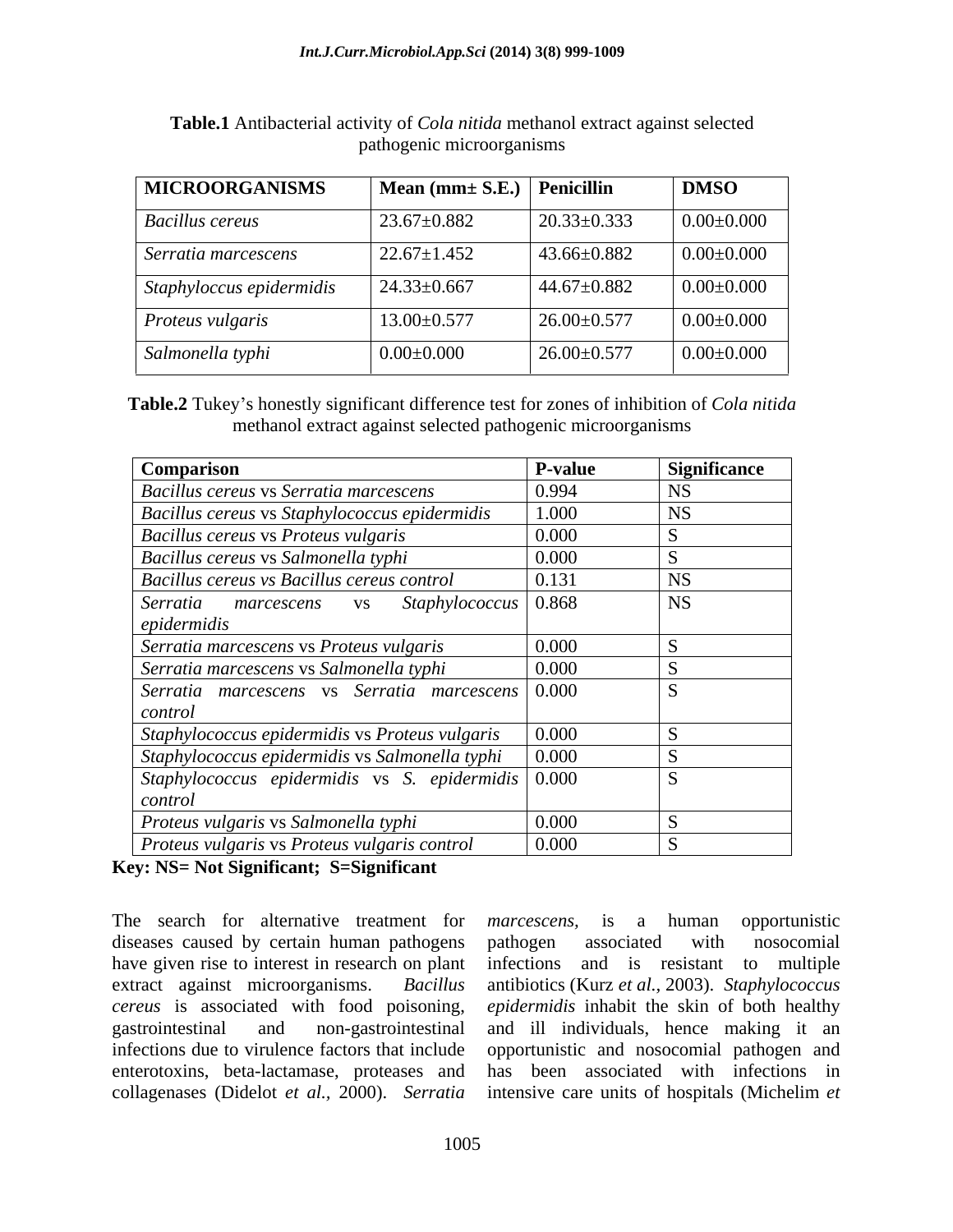al., 2005). Proteus vulgaris and other Pharmaceutial Sciences; 2013, 692613. members of the genera are usually found in soil, water and sewage but have been Almagboul, A.Z., Bashir, A.K., Farouk, A and associated with hospital-acquired infections due to the presence of virulence factors like fimbriae, flagella and membrane proteins, lipopolysaccharide, capsule and other *activity. Fitoterapia* 56, 331-337,1985. associated molecules (Rozalski *et al.*, 1997). Andah, B. W.. 1992. Nigeria's Indigenous *Salmonella typhi* is the causative agent of typhoid fever, diarrhea and enteritis, diseases which are associated with several Anthoney ST, Jackie O, Ngule CM. In vitro

From the data obtained in this study it is therefore worthy to mention that the plant can be used to treat against all the infections Anthoney ST, Ngule CM and Machoka R. caused by *Bacillus cereus*, *Serratia*  Histopathological effects of *Vernonia marcescens*, *Staphyloccus epidermidis* and *Proteus vulgaris*.

The authors of this paper are very much thankful to the Department of Chemistry and Medical Laboratory Science, University of Eastern Africa, Baraton. Authors also thankful to taxonomist Mr. George Ochieng Ondiek, University of Eastern Africa, Baraton.

- Adu, F., Gbedema, S.Y., Akanwariwiak, W.G., Anthoney ST, Obey J K and Ngule C M. In<br>Annan K and Boamah V E (2011) vitro Antibacterial Activity of *hispidum* extract on the antibacterial activity of amoxillin and ciprofloxacin, *Journal for drugs and medicines*, 3(1):  $\frac{2211 - 1105}{2}$
- Agyare C., Dwobeng A.S., Agyepong N., Duah Y.B., Mensah K.B., Ayande P.G., Antimicrobial, Antioxidant and Wound Healing Properties of Kigelia africana *hispidus* DC., *Advances in*

http://doi.org/10.1155/692 613.

- Salih A.K.M. Antimicrobial activity of certain Sudanese plants used in folkloric medicine. *Screening for antibacterial*
- Technology, (Second edition) Ibadan University Press. pp 34-38.
- complications (Santos *et. al.,* 2003). control of selected pathogenic organisms by *Vernonia adoensis roots. International Journal of Pharmacy and Life Sciences*, 2013; 4(8): 2855-2859.
	- *adoensis* roots extract on the larvae of the mosquito Culex quinquefanciatus. *Journal of Pharmaceutical Biology,*
- **Acknowledgements** 2014, 4(1): 1-3.<br>Anthoney ST, Ngule CM and Obey J. In Vitro Anthoney ST, Ngule CM and Obey J. In Vitro Antibacterial activity of Methanolic aqua extract of *Tragia brevipes* Leaves. *Int. J. of Pharm. Life Sci.* 2014, 5 (2), 3289-3294. ISSN: 0976-7126.
- **References References** *References References References References References References References References References References References References References* Anthoney ST, Ngule CM, Obey J. Preliminary phytochemical screening of methanolic aqua extract of *Acanthospermum austral* leaves. *International Journal of Bioassays*, 2013, 02(11): 1434-1439.
	- Annan, K., and Boamah, V.E (2011). Vitro Antibacterial Activity of<br>The effects of *Aggribonaryoum* Methanolic Aqua Extract of The effects of *Acanthospermum*  Anthoney ST, Obey J K and Ngule C M. In vitro Antibacterial Activity of Methanolic – Aqua Extract of *Plectranthus agentatus* Leaves. *World Journal of Pharmaceutical Research (WJPR)*, 2014, 3 (1): 339-349. .ISSN:  $2277 - 7105.$
	- Adarkwa-Yiadom M. (2013). Composition of white and Purple Sweet (Lam.) Beneth. and *Strophanthus*  Anthoney Swamy T and Omwenga Jersfrey (2014). Analysis of Phytochemical Composition of White and Purple *Sweet Potato* (*Ipomoea batatas [L] Lam*) root. *Indian Journal of Advances in Plant Research (IJAPR),* 2014, Vol. 1(3), 19- 22.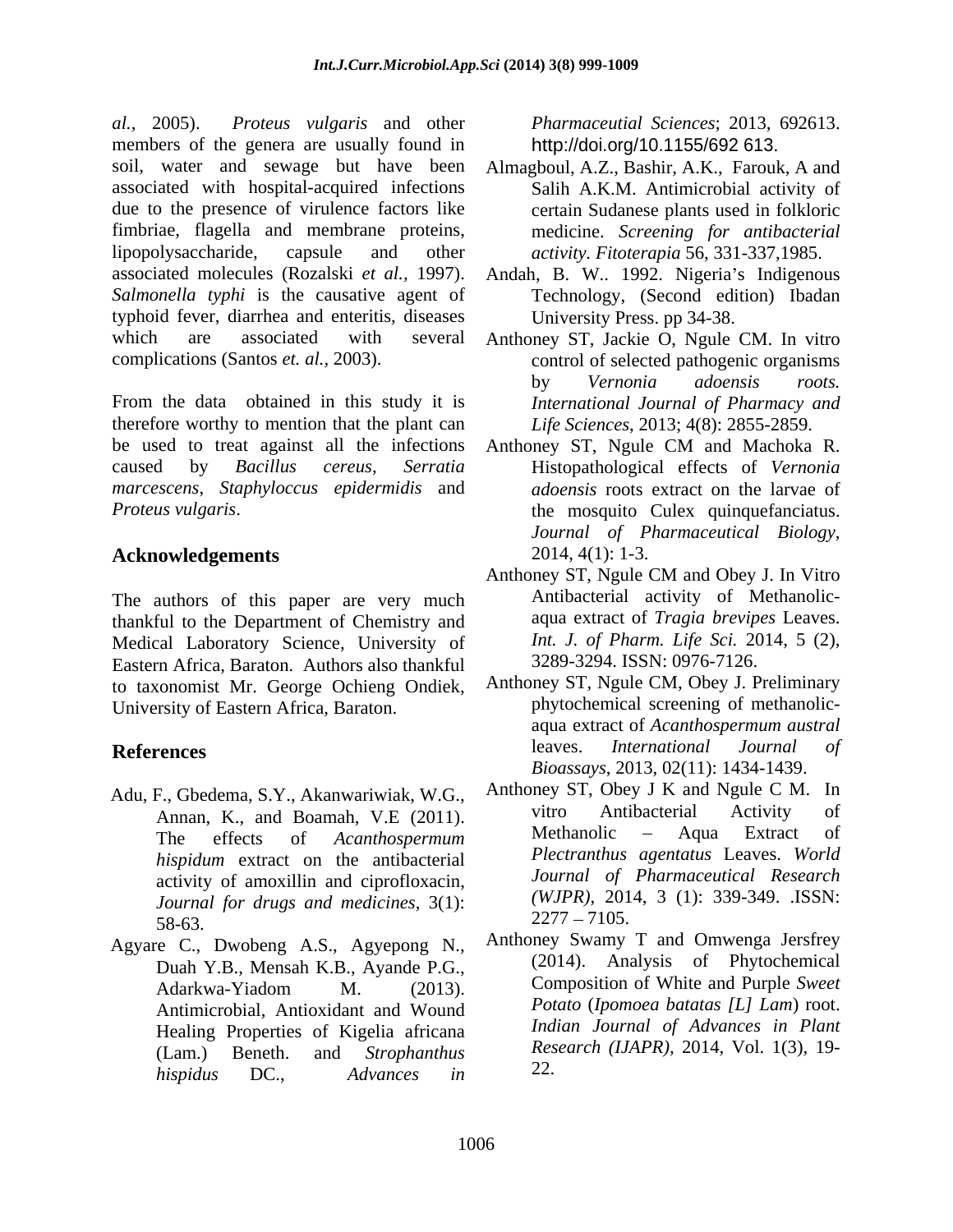- Anthoney Swamy T, Mutuku Chrispus Ngule, Jackie K. Obey, Akumu Edwin and<br>Makau Elijah Ngule (2014). Evaluation *of Current microbiology and applied*
- (2014). Histopathological Effects of *quinguefasciatus. Journal of*
- *Plectranthus agentatus* Leaves. *World*
- R.M.O., Ajiboye A. E., Ajijolakewu *Journal of Asian scientific research*; 2
- Arivoli, S. and Tennyson, S. 2012. Larvicidal Culicidae). *World Journal of Zoology*, 7(1): 06-11.
- Arora DS, Kaur GJ, Kaur H. Antibacterial
- Artizzu, N.; Bonsignore, L.; Cottiglia, F.; Loy, activity. *International current* G. Studies of the diuretic and *Pharmaceutical Journal,* 1(8):213-216.

dactylon essencial oil. Fitoterapia 66, 174-175, 1995.

- Makau Elijah Ngule (2014). Evaluation Bauer AW, Kirby WM, Sherris JC, Turck M. of *In Vitro* Antibacterial Activity in Antibiotic susceptibility testing by a *Senna didymobotrya* Roots Methanolic- Aqua Extract and the Selected Fractions Clin Pathol. 1966 Apr; 45(4):493–496. standardized single disk method. Am J
- against Selected Pathogenic Chang-Xiao Liu & Yaniv, Z. (2005) Research Microorganisms. *International Journal sciences* (IJCMAS). 2014, Vol. 3(5): 96. In, Yaniv, Z. & Bachrach, U. (Eds.), 362-376. *Handbook of medicinal plants* . Pub.- Anthoney, S.T., Ngule, C M and Richard M Food Products Press - Haworth Press, and development of new drugs originating from Chinese plants, pp. 61- Food Products Press - Haworth Press, 500 pp.
	- *Vernonia adoensis* Roots Extract on the Dalziel, J.M. (1916). A Hausa botanical Larvae of the Mosquito *Culex*  Vocabulary, T. Fischer Unwin Ltd. London.pp. 67-69
- *Pharmaceutical Biology, Vol. 4(1): 1-3.*  Deeepa, N. and Rajendran, N.N. 2007. Anthoney, S.T., Obey, J. K and Ngule C. M Antibacterial and anti-fungal activities of (2014). *In vitro* Antibacterial Activity of various extracts of *Acanthospermum*  Methanolic Aqua Extract of *hispidum* DC. *Journal of Natural* Antibacterial and anti-fungal activities of *Remedies,* 7(2): 225-228.
- *Journal of Pharmaceutical Research* Ellof, J.N. Which extractant should be used for (WJPR), 2014, Vol.3 (1), 339-349. . Arekemaje, M.O., Aliyu., M.B., Kayode, the screening and isolation of antimicrobial components from plants? *J. Ethnopharmacol*. 60, 1-6, 1998.
	- A.K. 2012. Antimicrobial effects of Ezeanya, C.C., Daniel, E. O. 2013. *Garcinia kola* (Bitter kola) on some Antibacterial activity of *Garcinia kola* selected pathogens from University of seed and leaf extracts on some selected Ilorin Teaching hospital, Ilorin, Nigeria. clinical isolates. *Science Journal of* Ezeanya, C.C., Daniel, E. O. 2013. *Microbiology*, no Vol, 1-9.
	- (4): 159-169. efficacy of *Strychnos nuxvomica* of *Tragia involucrata* Linn. In Linn.(Loganiaceae) leaf extracts against the filarial vector *Culex*  type II diabetic rats. *International quinquefanciatus* Say (Diptera : Farook, S.M., and Atlee, W.C.2011. Antidiabetic and hypolipidemic potential streptozotocin-nicotinamide induced *Journal of Pharmacy and Pharmaceutical Sciences,* 3(4): 103-109.
	- activity of tea and coffee: Their extracts 2012. Phytochemical and and preparations. *Int J Food Prop.* pharmacological evaluation of *Tragia*  2009;12:286-294. cannabina for anti-inflammatory Hosahally, R.V., Sero, G., Sutar, P.S., Joshi, V.G., Sutar, K.P. and Karigar, A.A. 2012. Phytochemical and *cannabina* for anti-inflammatory activity. *International current*
	- antimicrobial activity of Cynodon Huo-Hsiung Lee, Hideji Itokawa & Mutsuo Kozuka (2005) Asian Herbal Products: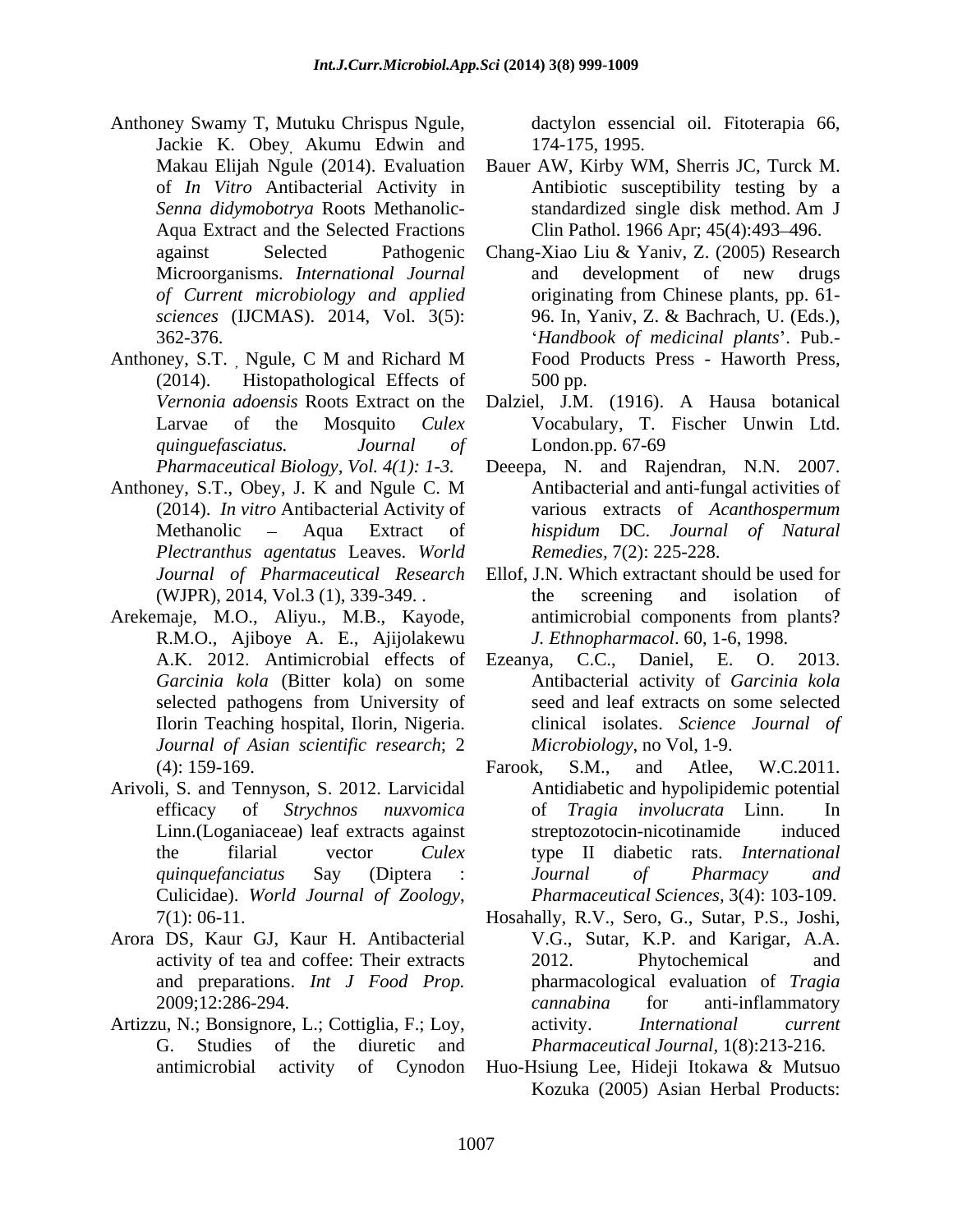quality dietary supplements and new *Medicines*, 4(4): 510-523.

- Ikram, M.; Inamul, H.. Screening of medicinal
- Indabawa, I.I. and Arzai, A. H. 2011.
- Izzo, A.A.; Di Carlo, G.; Biscardi, D.; Fusco, screening of Italian medicinal plants for 281-286,1995.
- 
- Jeyachandran R. and Mahesh A. (2007). Antimicrobial Evaluation of Kigelia
- 2011. Cytotoxic activity of *Tragia*
- Kamatenesi-Mugisha, M. and Oryem-Origa,
- Kisangau, D.P., Hosea, K.M., Joseph, C.C. and

The basis for development of high-<br>Complementary and Alternative *Medicines,* 4(4): 510-523.

- medicines, pp 21-72. In, Shi, J., Ho, C.T. Kotiranta A., Lounatmaa K., Haapasalo M. & F. Shahidi (Eds.) *Asian Functional* (2000). Epidemiology and Pathogenesis Foods'. Pub.- CRC Press, Taylor & of Bacillus cereus Infections. *Microbes* Francis Group, 647 pp. *and Infections;* 2(2): 189-198. of Bacillus cereus Infections. *Microbes*
- plants for antimicrobial activities. antibacterial activity relationships of Fitoterapia 55, 62-64, 1984. anacardic acids. *J. Agri. Food Chem*. 41, Kubo, L.; Muroi, H.; Himejima, M. Structure-1016-1019, 1993.
- Antibacterial activity of *Garcinia kola* Kurz C. L., Chauvet S., Andres E., Aurouze and *Cola nitida* seed extract. *Bayero*  M., Vallet I., Michel G. P. F., Uh M., *Journal of pure and applied sciences*, Celli J., Filloux A., de Bentzmann S., 4(1): 52 -55 Steinmetz I., Hoffmann J. A., Finlay B. R.; Mascolo, N.; Borreli, F.; Capasso, F.; (2003). Virulence Factors of the Human Fasulo, M.P.; Autore, G. Biological antibacterial activity. Phytother. Res. 9, Screening. *The EMBO Journal*; 22(7): The basis for developmentario Thigh-<br> *Afr. Afternative*<br>
mentiones and new Motiones Afternative and M. Londan K. Limitarisa<br>
mentiones and  $\lambda$ , Complementary<br> *Afternative Afternative A. Complementary*<br> *A. R. F. Shah* Celli J., Filloux A., de Bentzmann S., Steinmetz I., Hoffmann J. A., Finlay B. B., Gorvel J., Ferrandon D., Ewbank J. Opportunistic Pathogen Serratia marcescens Identified by *In Vivo* 1451-1460.
- Jansen, A.M.; Cheffer, J.J.C.; Svendsen, A.B. Michelim L.,, Lahude M., Araujo P. R., Antimicrobial activity of essential oils: a Giovanaz H., Muller G., Delamare A. P. 1976-1986 literature review. Aspects of L., Olavo S., da Costa P., test methods. Planta Med. 40, 395-398, Echeverrigaray S. (2005). Pathogenic 1987. Factors and Antimicrobial Resistance of Africana (Lam). *Research Journal of Microbiology.* 2(8): 645-649. *Journal of Microbiology;* 36(1). L., Olavo S., da Costa P., Staphylococcus epidermidis Associated With Nosocomial Infections Occurring in Intensive Care Units.
- Joshi, C.G., Gopal, M. and Byregowda, S.M. Mubo, A.S.,Micheal, O. S,, Oyedokun, O. E *involucrata* Linn. extracts. *American-* and Antimicrobial Studies of Four *Eurasian Journal of Toxicology Sciences,* 3(2): 67-69. (Sterculiaceae). *Afr J Tradit Complement*  and Oluwadayo. O. S. Phytochemical Species of *Cola* Schott & Endl. *Altern Med.* 2009; 6(4): 518–525
	- H. 2005. Traditional herbal remedies Muhammad, S and Fatima, A. Studies on used in the management of sexual Phytochemical Evaluation and impotence and erectile dysfunction in western Uganda. *African Health* Varieties of Kolanut (*Cola nitida*) in *Sciences,* 5(1): 40-49. Nigeria. *Journal of Biosciences and* Phytochemical Evaluation and Antibacterial Properties of Two *Medicines,* 2014, 2, 37-42.
	- Lyaruu, H.V.M. 2007. *In vitro* Ncube NS, Afolayan AJ, Okoh AI. Assessment antimicrobial assay of plants used in techniques of antimicrobial properties of traditional medicine in Bukoba rural natural compounds of plant origin: current methods and future trends.